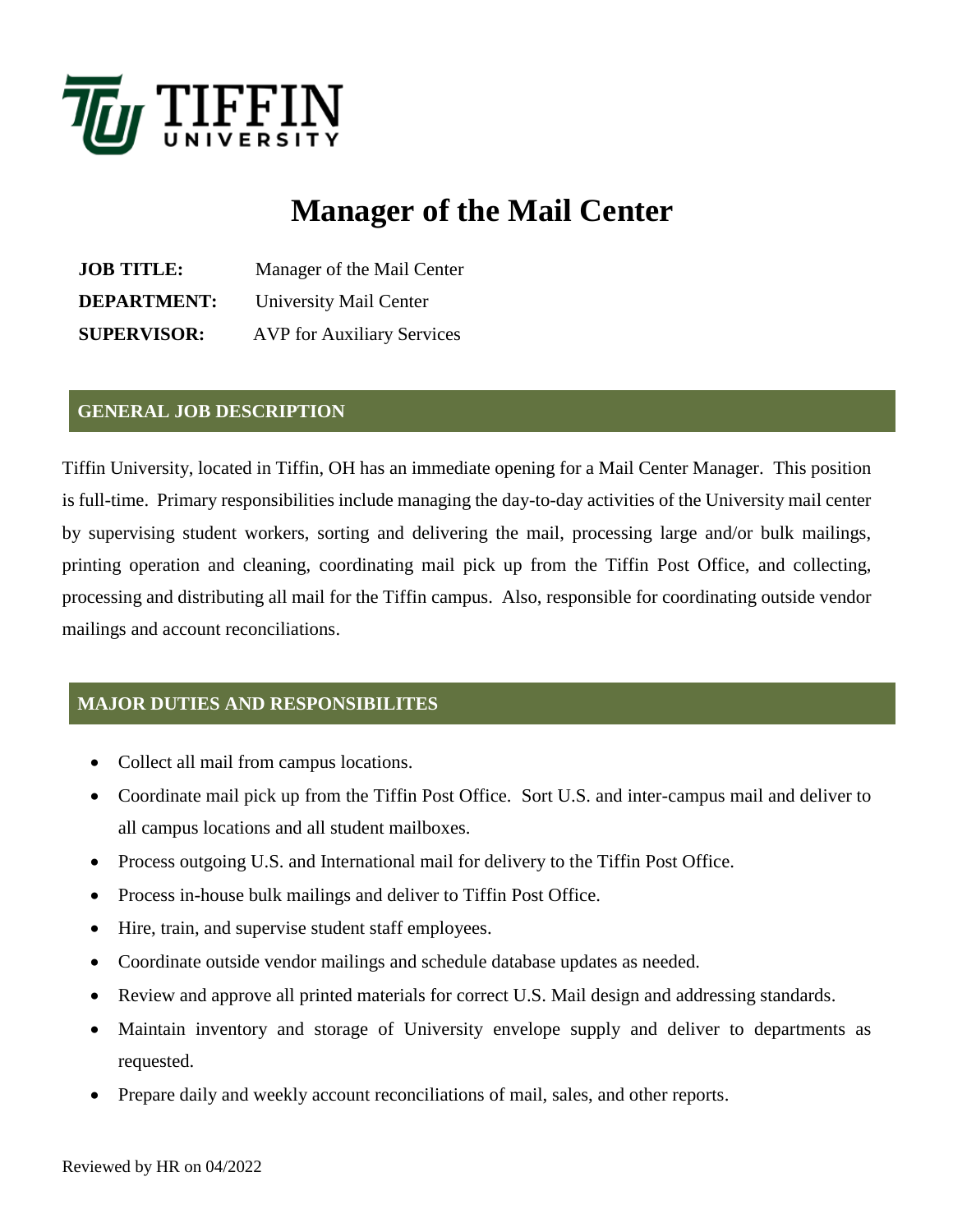

- Prepare monthly general ledger report of departmental postage and envelope expenses for the Business Office.
- Order and proof business cards and name plate orders, as necessary.
- General knowledge of MS Office programs and Adobe web design suite.
- Other duties as requested by Supervisor

## **QUALIFICATIONS FOR THE JOB**

- Candidates should possess a High School Diploma or GED
- Good organizational and communication skills
- Must be service-oriented
- Possess an exemplary work ethic
- Previous supervisory and customer service experience preferred
- Knowledge of accounting experience helpful
- Able to work outdoors in any weather conditions
- Willing to work some weekends and evenings
- Clean driving record with awareness of safe driving skills

## **KEY COMPETENCIES**

| Interdependence:  | <b>Fosters</b> collaboration                                                        |
|-------------------|-------------------------------------------------------------------------------------|
| Communication:    | Strong decision making and communication skills                                     |
| Accountability:   | Formulates effective and progressive strategies aligned with University mission and |
|                   | values                                                                              |
| Respect:          | Creates an engaging, collaborative work environment by bringing diverse people and  |
|                   | ideas together.                                                                     |
| Entrepreneurship: | Influences and Inspires                                                             |

## **PHYSICAL REQUIREMENTS**